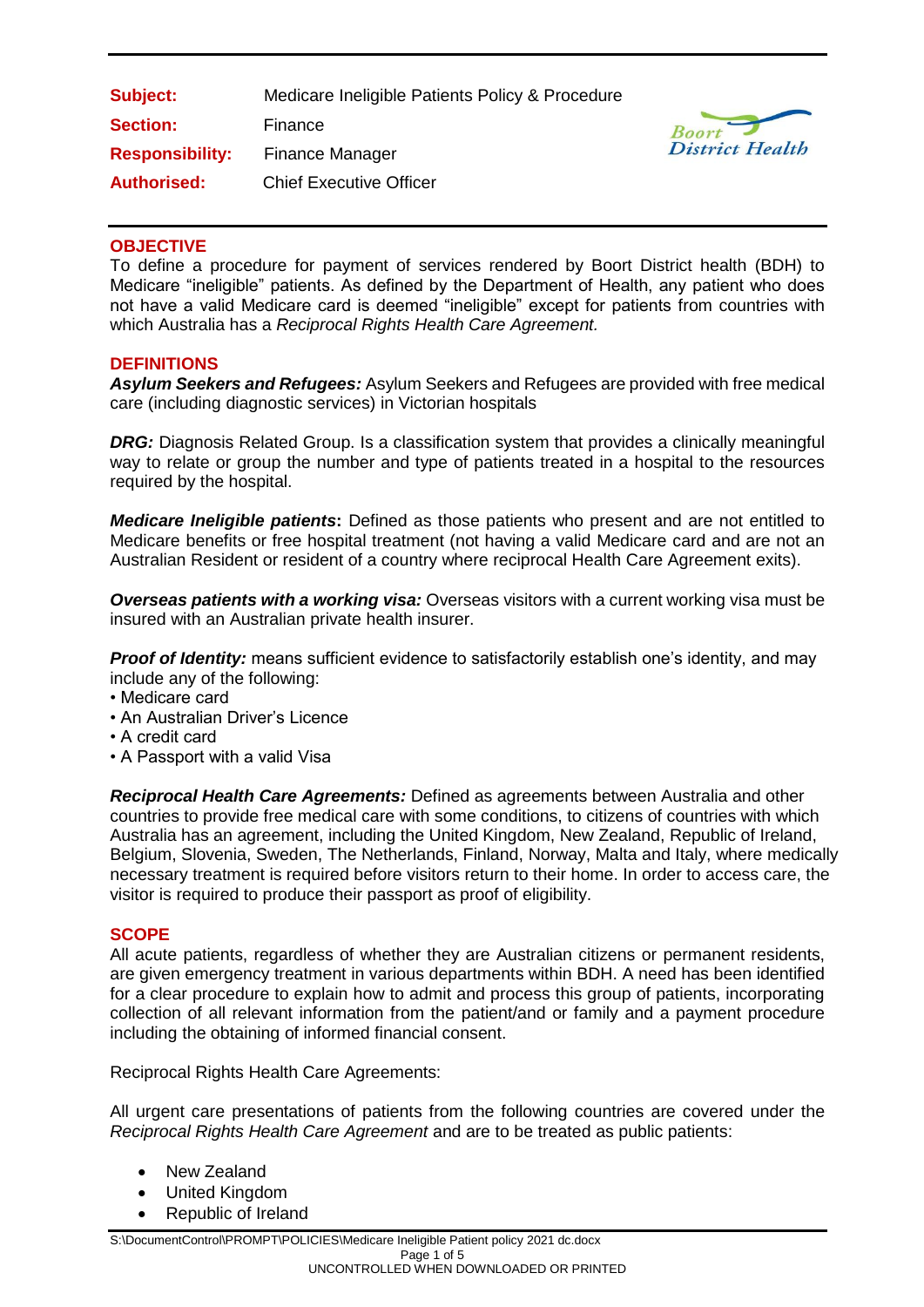- The Netherlands
- Sweden
- Finland
- Norway
- Belgium
- Italy (covered only for six months from date of arrival in Australia)
- Malta (covered only for six months from date of arrival in Australia)

This group of patients are to be classified in iPM as Overseas Eligible – (Reciprocal) and must show a valid passport at the time of presentation in Urgent Care or they are to be billed as "Overseas - Non- Eligible" patients.

## **PRINCIPLES**

## **Urgent Care presentations**

When a patient present at the Urgent Care Centre and does not have a valid Medicare card, the patient is to be classified in iPM as "Overseas – Non-Eligible".

The following process will apply:

- the patient will be required to present some form of ID verifying an address in Australia and their overseas address; preferably a passport or student ID card
- name, address and phone numbers including mobile phone numbers of next of kin and a relation to next of kin in Australia are to be noted on the iPM system
- the ID of next of kin is to be verified by checking a driver's licence or key card photo ID
- the RN or reception staff must read the "Acceptance of Financial Responsibility" form to/with the patient and ensure the patient/family understand the content and the financial implications; the patient and debtor (if applicable) should then be asked to sign the form
- the section "Debtor Details" is to be completed and signed by a permanent resident or Australian citizen (generally the next of kin)
- Payment for presentation to Urgent Care Centre to be made at the time (refer to schedule),
- other costs incurred will be invoiced to the permanent resident
- Where the patient has no permanent resident to sign the "Debtor Details" section, the patient's travel insurance details (if applicable) are to be obtained including a copy of the passport entry into Australia; the Admission clerk must then sign the relevant section, completing their name and work contact number
- All overseas students must also sign a Form of Election for Admission to a Public Hospital and a National Private Patient Hospital Claim Form

Should the patient and/or relatives refuse to sign the "Acceptance of Financial Responsibility" document, the matter should be immediately referred to the executive (either the CEO or Director of Clinical Services).

The following services will attract fees:

- Facility fee patient in Urgent Care Centre less than four (4) hours
- Accommodation fee patient in Urgent Care Centre more than four (4) hours
- Inpatient fee patient admitted overnight (payment of a deposit to cover up to three  $(3)$ ) days required)

Refer to Appendix B Schedule of fees for Medicare ineligible patients for current rates.

Payment is to be made at the front office within business hours. Patient Accounts/executive should be notified immediately if the patient/ and or relatives have no means of payment at the time. In instances where an Overseas – Non-Eligible patient has travel insurance, the patient is required to pay Boort District Health in full and lodge a claim with their respective Health Fund.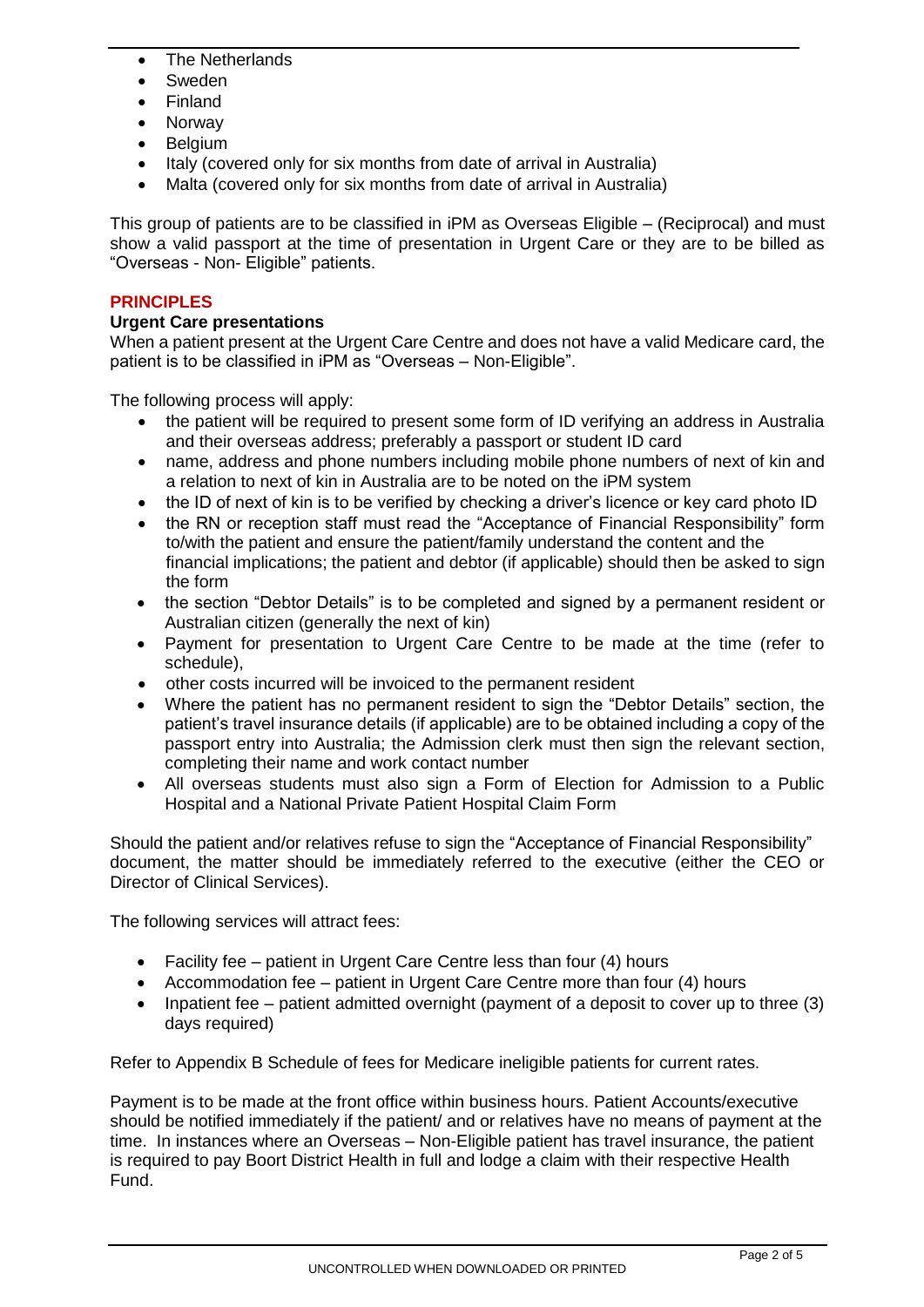## **RECIPROCAL RIGHTS OF OVERSEAS VISITORS**

Residents of these countries must show **proof of eligibility** in the form of:

- a current passport with a valid visa, or
- identification showing enrolment in the home country's national health scheme, or
- an Australian reciprocal health care card issued by Medicare Australia

It is recommended that all eligible visitors enrol with Medicare either prior to receiving treatment or as soon as possible after.

#### **Entitlements for Reciprocal Rights patients**

In general, the agreements provide residents of either country who are visitors, with reciprocal access to the public health system of the other country for any immediate medically necessary treatment that is required before returning home. Medically necessary treatment means any illhealth or injury which occurs while in Australia and requires immediate treatment and attention, and is clinically required for diagnosis, alleviation or care of the condition. This covers necessary medical treatment as a hospital in-patient or out-patient care in a public hospital, as a public patient.

#### **Asylum Seekers**

Medicare ineligible asylum seekers are to be provided free necessary medical care including diagnostic, pharmaceutical and other services in Victorian public hospitals. Asylum seekers must produce adequate documentation of their status including a visa and other supporting documentation from the Dept of Immigration and Multicultural Affairs or from a recognised asylum support agency such as the Red Cross. These patients are to be classified in PMI as Asylum Seeker/Refugee. Without documentation, the episode will be billed, however, the charges will be waived if the documents are produced at a later date.

#### **References:**

[https://www2.health.vic.gov.au/hospitals-and-health-services/patient-fees-charges/admitted](https://www2.health.vic.gov.au/hospitals-and-health-services/patient-fees-charges/admitted-patients/ineligible)[patients/ineligible](https://www2.health.vic.gov.au/hospitals-and-health-services/patient-fees-charges/admitted-patients/ineligible)

Appendix A: Acceptance of Financial Responsibility Form

Appendix B: Schedule of fees for Medicare Ineligible Patients

**Last Review Date:** 01/07/2021

**Next Review Date:**  01/07/2022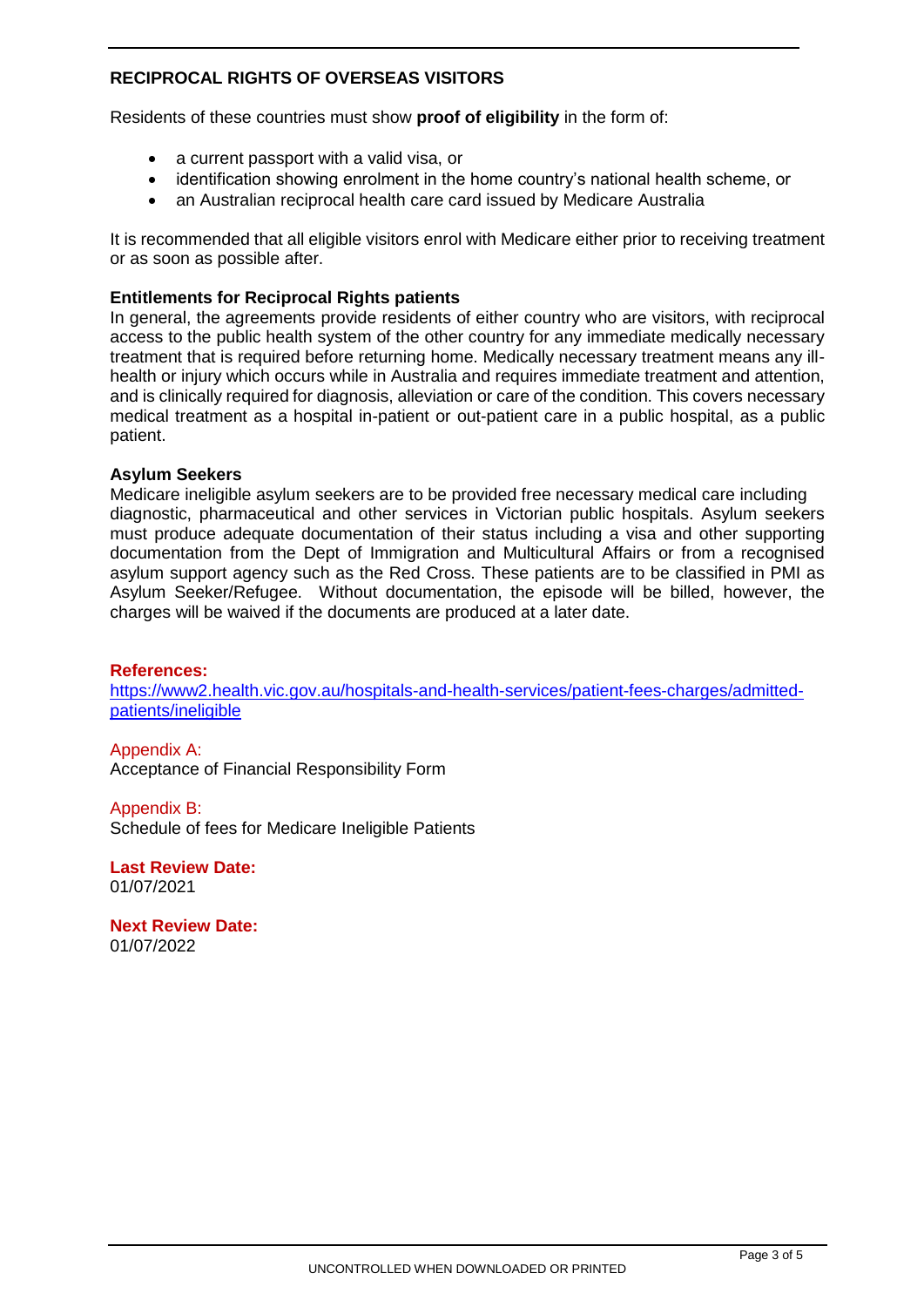## **APPENDIX A:**

## **ACCEPTANCE OF FINANCIAL RESPONSIBILITY FORM**

| <b>PATIENT DETAILS:</b>                                                                                                                                                                                                       |                                                                                                                                                                                                                                                                                                                                                                                                                                                                                                                                                                                                          |
|-------------------------------------------------------------------------------------------------------------------------------------------------------------------------------------------------------------------------------|----------------------------------------------------------------------------------------------------------------------------------------------------------------------------------------------------------------------------------------------------------------------------------------------------------------------------------------------------------------------------------------------------------------------------------------------------------------------------------------------------------------------------------------------------------------------------------------------------------|
|                                                                                                                                                                                                                               |                                                                                                                                                                                                                                                                                                                                                                                                                                                                                                                                                                                                          |
| Name: Name: Name: Name: Name: Name: Name: Name: Name: Name: Name: Name: Name: Name: Name: Name: Name: Name: Name: Name: Name: Name: Name: Name: Name: Name: Name: Name: Name: Name: Name: Name: Name: Name: Name: Name: Name: |                                                                                                                                                                                                                                                                                                                                                                                                                                                                                                                                                                                                          |
|                                                                                                                                                                                                                               |                                                                                                                                                                                                                                                                                                                                                                                                                                                                                                                                                                                                          |
|                                                                                                                                                                                                                               |                                                                                                                                                                                                                                                                                                                                                                                                                                                                                                                                                                                                          |
|                                                                                                                                                                                                                               |                                                                                                                                                                                                                                                                                                                                                                                                                                                                                                                                                                                                          |
|                                                                                                                                                                                                                               |                                                                                                                                                                                                                                                                                                                                                                                                                                                                                                                                                                                                          |
|                                                                                                                                                                                                                               |                                                                                                                                                                                                                                                                                                                                                                                                                                                                                                                                                                                                          |
|                                                                                                                                                                                                                               | <b>DEBTOR DETAILS:</b> (Australian Permanent Resident or Australian Citizen)                                                                                                                                                                                                                                                                                                                                                                                                                                                                                                                             |
|                                                                                                                                                                                                                               |                                                                                                                                                                                                                                                                                                                                                                                                                                                                                                                                                                                                          |
|                                                                                                                                                                                                                               |                                                                                                                                                                                                                                                                                                                                                                                                                                                                                                                                                                                                          |
|                                                                                                                                                                                                                               |                                                                                                                                                                                                                                                                                                                                                                                                                                                                                                                                                                                                          |
|                                                                                                                                                                                                                               |                                                                                                                                                                                                                                                                                                                                                                                                                                                                                                                                                                                                          |
| understood the schedule of fees attached to this form.<br>are performed.                                                                                                                                                      | responsibility for all associated medical costs for the abovementioned patient. I have read and<br>I understand that I will receive separate accounts for diagnostic services - x-rays, scans, blood<br>tests, as well as any private consultations by specialists, which will be sent to me as the services<br>I agree to pay Boort District Health all charges within the payment terms specified on page 2 of<br>this document unless otherwise agreed with the health service. Any variations to these terms<br>will be provided to me in writing, and duly signed by the health service and myself. |
|                                                                                                                                                                                                                               | In the case of delay or default of payment, I authorise Boort District Health to inform the<br>Department of Immigration and Multicultural Affairs of the outstanding debt.                                                                                                                                                                                                                                                                                                                                                                                                                              |
|                                                                                                                                                                                                                               |                                                                                                                                                                                                                                                                                                                                                                                                                                                                                                                                                                                                          |
|                                                                                                                                                                                                                               |                                                                                                                                                                                                                                                                                                                                                                                                                                                                                                                                                                                                          |
|                                                                                                                                                                                                                               |                                                                                                                                                                                                                                                                                                                                                                                                                                                                                                                                                                                                          |
|                                                                                                                                                                                                                               | Contact No: Contact No:                                                                                                                                                                                                                                                                                                                                                                                                                                                                                                                                                                                  |
|                                                                                                                                                                                                                               |                                                                                                                                                                                                                                                                                                                                                                                                                                                                                                                                                                                                          |